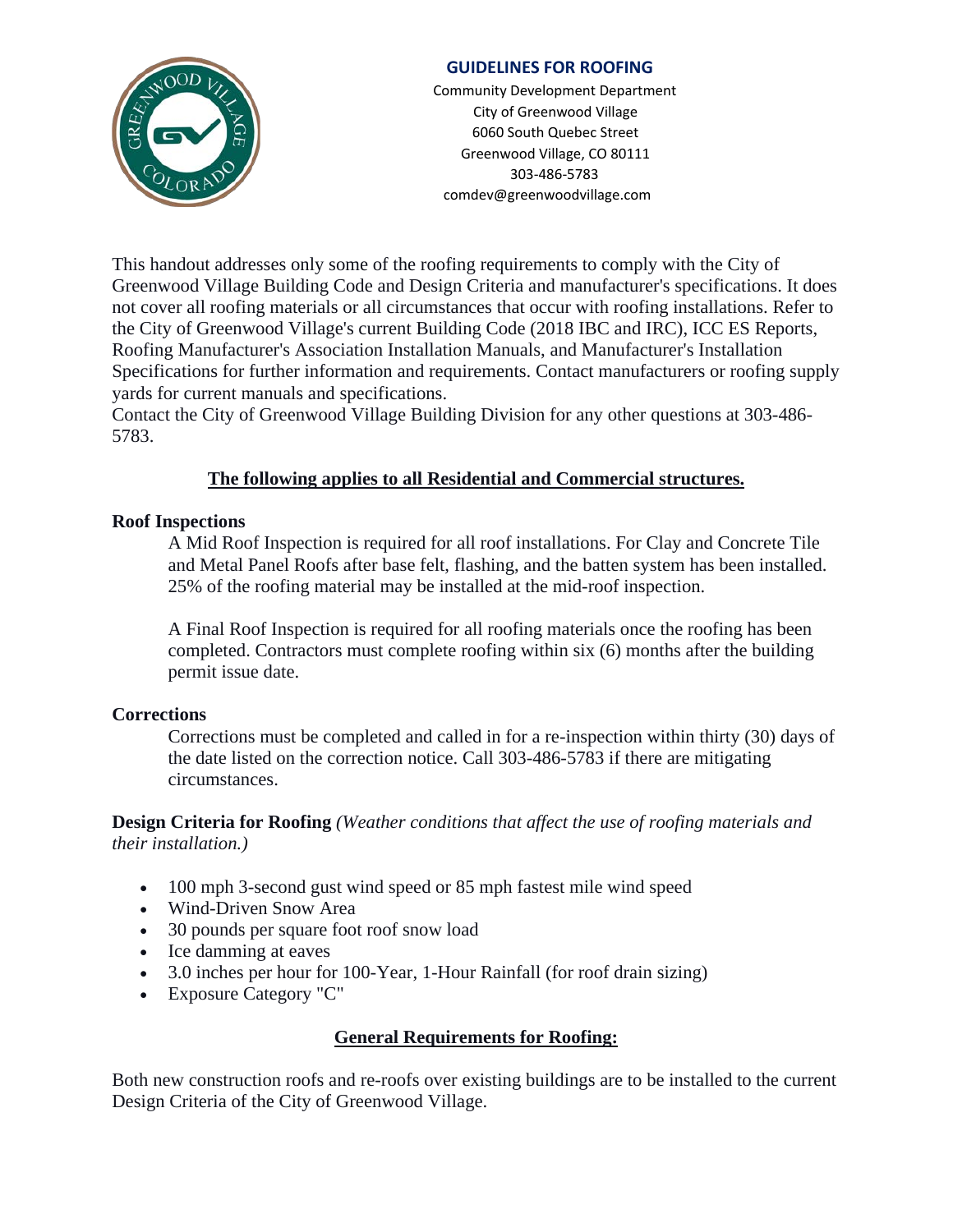All underlayment is required to be labeled with the appropriate ASTM numbers.

An underlayment of ice and water membrane is required at all eaves applied directly to the decking and up the roof slope two (2) feet past the exterior wall line—exception: Detached accessory structures that contain no conditioned floor area.

Fastener heads shall be flush with the roofing material's surface, NOT overdriven, under-driven, or crooked.

The contractor shall not exceed maximum weather exposure. Check manufacturer's specifications before installation.

The maximum number of roofing layers is two (2) except for Wood Shake, Slate, Clay Concrete Tile, and Asphalt Shingles, where one (1) layer is the maximum. All roofing and possibly the decking must be removed where an existing roof covering or decking is water-soaked or deteriorated and will not provide a sound, level, and rigid surface for an additional layer of roofing.

When two (2) or more roofing layers exist, the installer must remove all roofing layers before installing a new roof.

All rusted, damaged, or deteriorated vent flashing, metal edgings, drain outlets, collars, and metal counter flashing shall not be reinstalled.

Siding, Stucco, Brick, Stone, and any other type of Cladding must be up off the roof surface a minimum of 1 ½" for Steep-Sloped Roofing and 6" for Flat Roofing or Decks at all rake walls, headwalls, parapet walls, and chimneys.

#### **Asphalt Shingles:**

A metal drip edge is required at eaves and gables.

A minimum of six (6) nails is required for all strip-type shingles or per the manufacturer's specifications.

Corrosion-resistant nails shall be located per the manufacturer's instructions and not placed in the factory-applied adhesive. Nails must also penetrate both parts of a laminated shingle. See manufacturer's specifications and association manuals for correct placement of nails.

Mansard roof applications also require the butts of all asphalt shingles to be hand-sealed down per the manufacturer's specifications.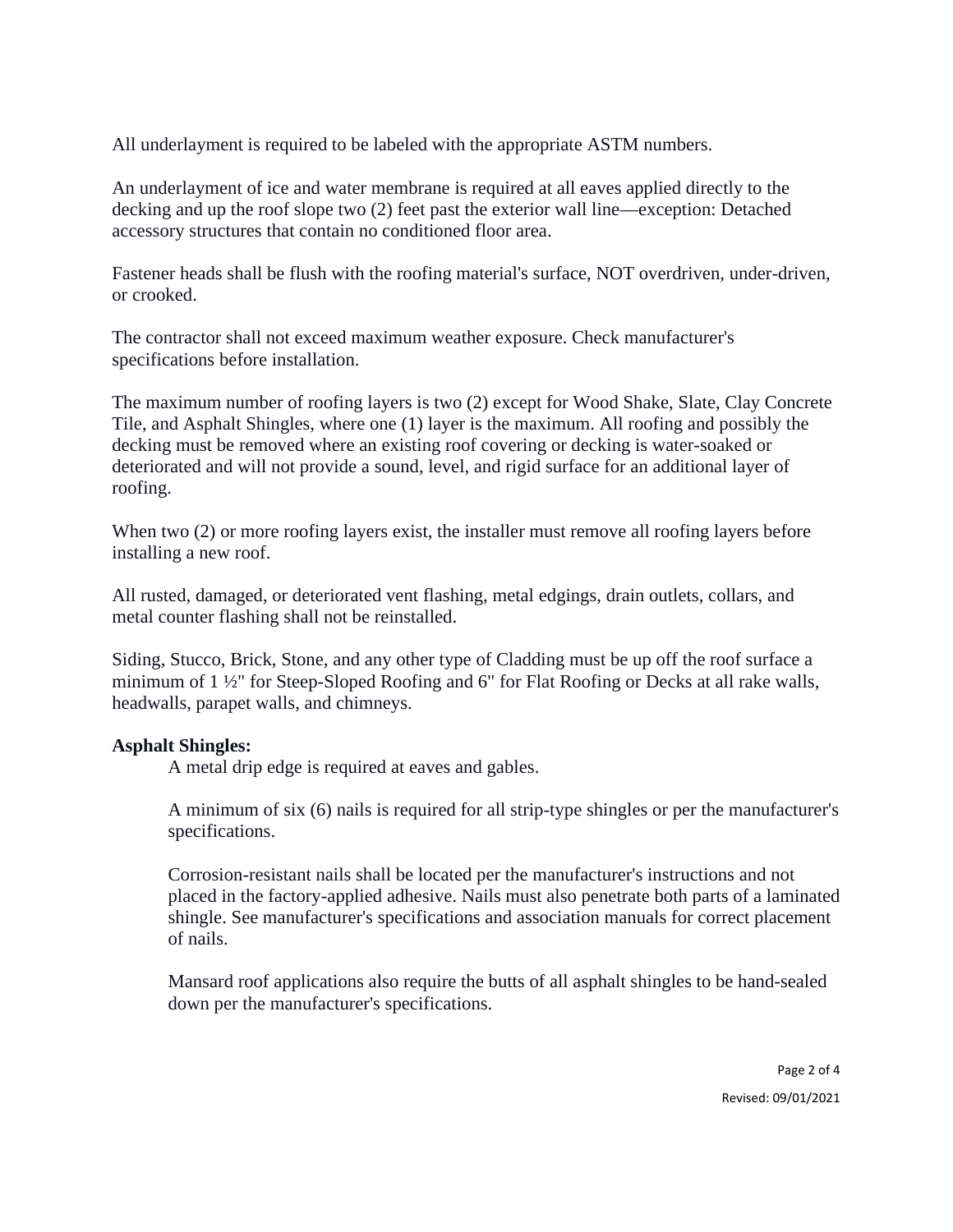The minimum slope is 4:12 for standard installation. For slopes above 2:12 and less than 4:12, an underlayment of two (2) plies of Type I or II (15 or 30 base felt) lapped 19 inches is required.

#### **Cedar Shakes:**

In addition to the interlayment of 18-inch Type II (30 felt) laced in between each course of shakes, an underlayment of a single-ply Type II (30 pounds felt) or equal is required.

The minimum slope is 4:12 for cedar shakes. For roofs over non-living areas with slopes above 3:12 and less than 4:12, an underlayment of an ice and water membrane is acceptable for re-roofing.

Corrosion-resistant nails shall be placed to the manufacturer's specifications and industry standards, not too high or too low or too far from the sides of each cedar shake or shingle.

#### **Clay and Concrete Tile:**

For roof slopes of less than 4/12, an underlayment of two (2) plies of Type II (30-pound base felt) lapped 19-inches or equal is required.

For roof slopes greater than 4/12, an underlayment of (1) ply Type II (30-pound base felt), vertical battens of a minimum 3/8-inch thickness and made of cedar, or decayresistant treated wood or other decay-resistant materials are required under the horizontal battens. (See manufacturer's specifications.) the spacing depends on the size of the horizontal battens based on the total roof loads for deflection.

The installer may use Staples to fasten down the horizontal battens if the vertical battens are on 12-inch centers.

Greater spacing of the vertical battens requires 8d galvanized nails.

Every tile in every course is required to be fastened. Approved fasteners with a minimum of 5/16" heads shall penetrate through the horizontal battens but not penetrate the underlayment.

Hurricane clips are required for each tile at all eaves.

To keep water on the surface of the field tile, all openings at the hip, ridges, and headwalls, including chimneys, skylights, solar panels, and downslope horizontal abutments, shall be fitted with approved weather blocking material.

A double flashing is required at all jacks and vents, with one roofed into the underlayment and the second over the tile's surface.

The minimum slope is 3:12 for standard installation of most concrete and clay tile. For slopes 2 ½:12 to 3:12 an approved flat roofing membrane is required. The tile and battens are attached without fasteners penetrating the flat roofing membrane. However, the

Page 3 of 4